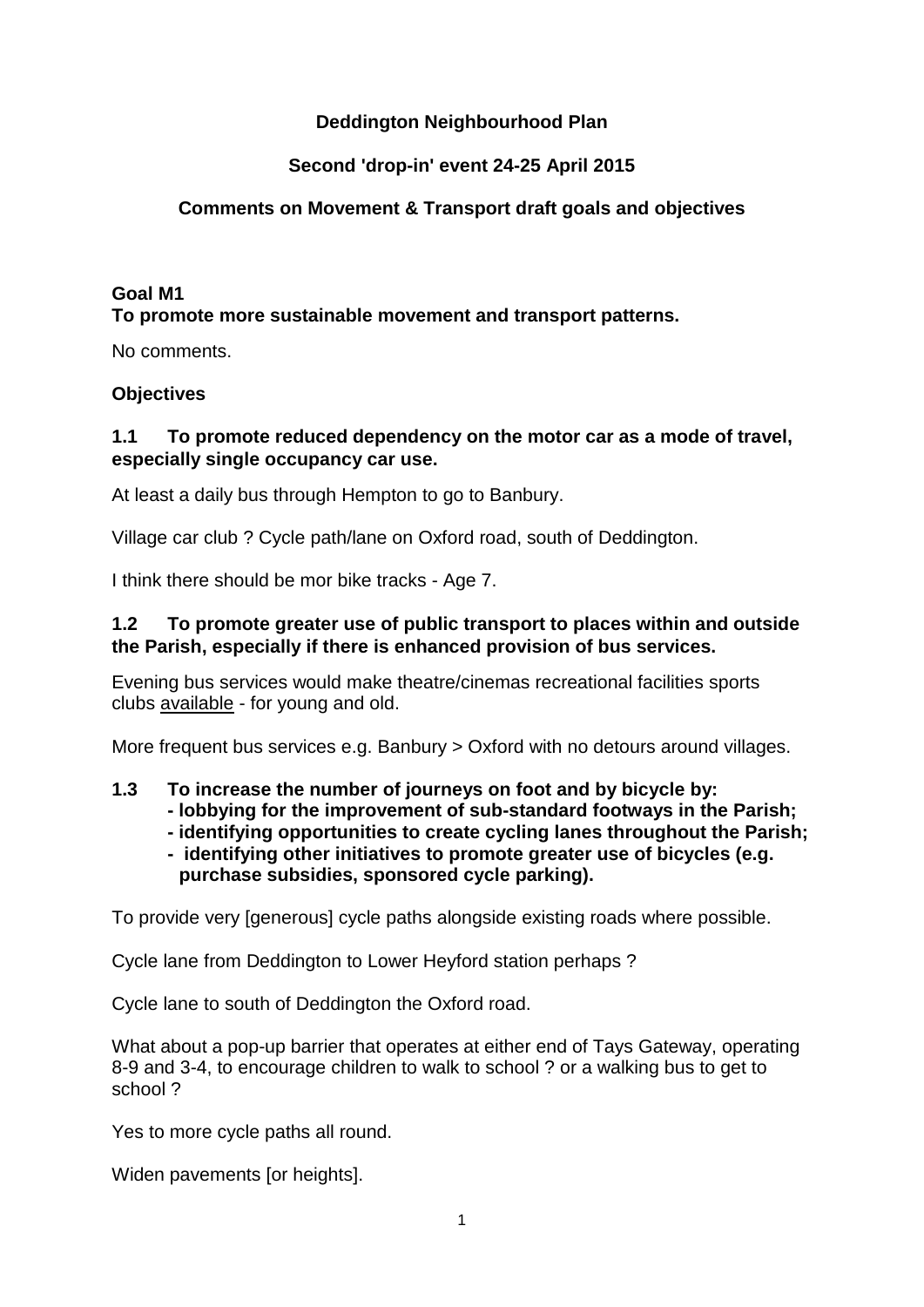# **1.4 To promote a culture where pedestrians and cyclists are ranked above vehicles throughout the Parish.**

That would be brilliant but I fear only realisable if you have a big out-of-village car park which would be a disaster.

How about applying for closing a road, Earls Lane for e.g. every year/month, to have a family walking/cycling day ?

#### **Goal M2**

#### **To promote policies to reduce traffic speeds, improve road safety and alleviate parking problems in the Parish.**

Traffic light phasing needs regular review as frequent off peak waiting induces frustration & bad driving habits.

Sort phasing on traffic lights to aleviate waiting traffic on Hempton Road & Horsefair sides.

Alter pinch point in Chapel Square by adding chicane Market Place side to aid visibility.

20 mph may help alleviate problems at the pinch point prior to Chapel Square.

Stop large vehicles from using Clifton as easy way to Deddington along Earls Lane.

Inconsiderate and selfish parking.

Parking scheme to stop long term parking in village centre.

Before any further development is planned  $=$  the urgent need is to plan the/a Ring Road - transport system.

#### **Objectives**

#### **2.1 To seek more effective measures to reduce the speed of vehicles entering Clifton, Deddington and Hempton through the introduction of deceleration measures.**

What can be done ? 'A' road restriction on 4260.

Agree speed needs to be reduced with help from Police.

Have electronic speed restriction reminder sign from Banbury on entering Deddington.

And to lobby for 20 mph speed limits where possible.

20 mph through the village.

Slow traffic through village.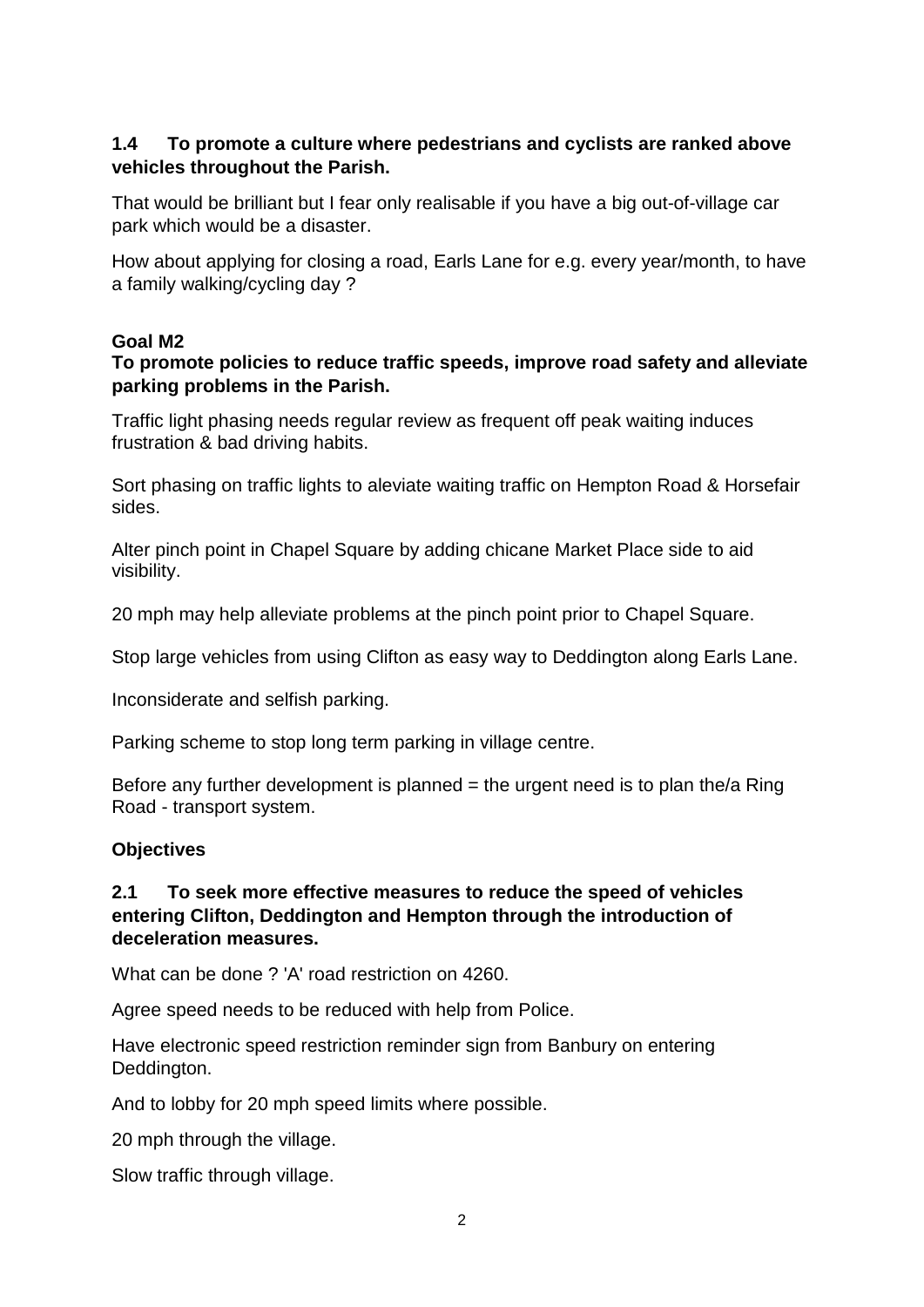20 mph limit in Earls Lane between Pound Court and the Banbury-Oxford road.

20 mph for Hopcraft Lane St Thomas St. and Philcott St.

Make Hopcraft Lane 1 way. The deliveries to Johnsons + household parking & speed of traffic make it a dangerous road.

More police monitoring the speed limits more frequently would help.

Hopcroft Lane 1 way - roundabout outside Windmill entrance or chicane ? + Clifton Road.

"STOP" sign at exit from Chapel Square to Market Place.

What about 50 mph (or less!) speed limit on Hempton Road between Deddington and Hempton. Cars drive far too fast along there.

The hempton 'Pinch Point' needs serious attention before there has to be a reason to do something!!

There also needs to be a pedestrian crossing in Hempton.

# **2.2 To examine the scope for solutions to alleviate parking concerns in the Conservation Area, including Market Place, Earl's Lane and New Street.**

Yes I agree essential.

Don't forget the BullRing!

Wants parking meter in the market place.

"NO PARKING" (for one hour e.g. 8am-9am) in Market Place to inhibit Parking and Riding. (Cars of residents not penalised.)

Should have car park made for offices at edge of village. They should not impact residents unable to park in their roads.

Office parking should not impact on residents parking. Perhaps offices should contribute to provision & maintenance of dedicated spaces.

Car park needed in Earls Lane.

Should be a car-park in Earls Lane.

Fewer new houses.

# **2.3 To ensure that any new housing has adequate off-road car/cycle parking provision.**

Really essential.

V. important - can cause frustration.

Most important.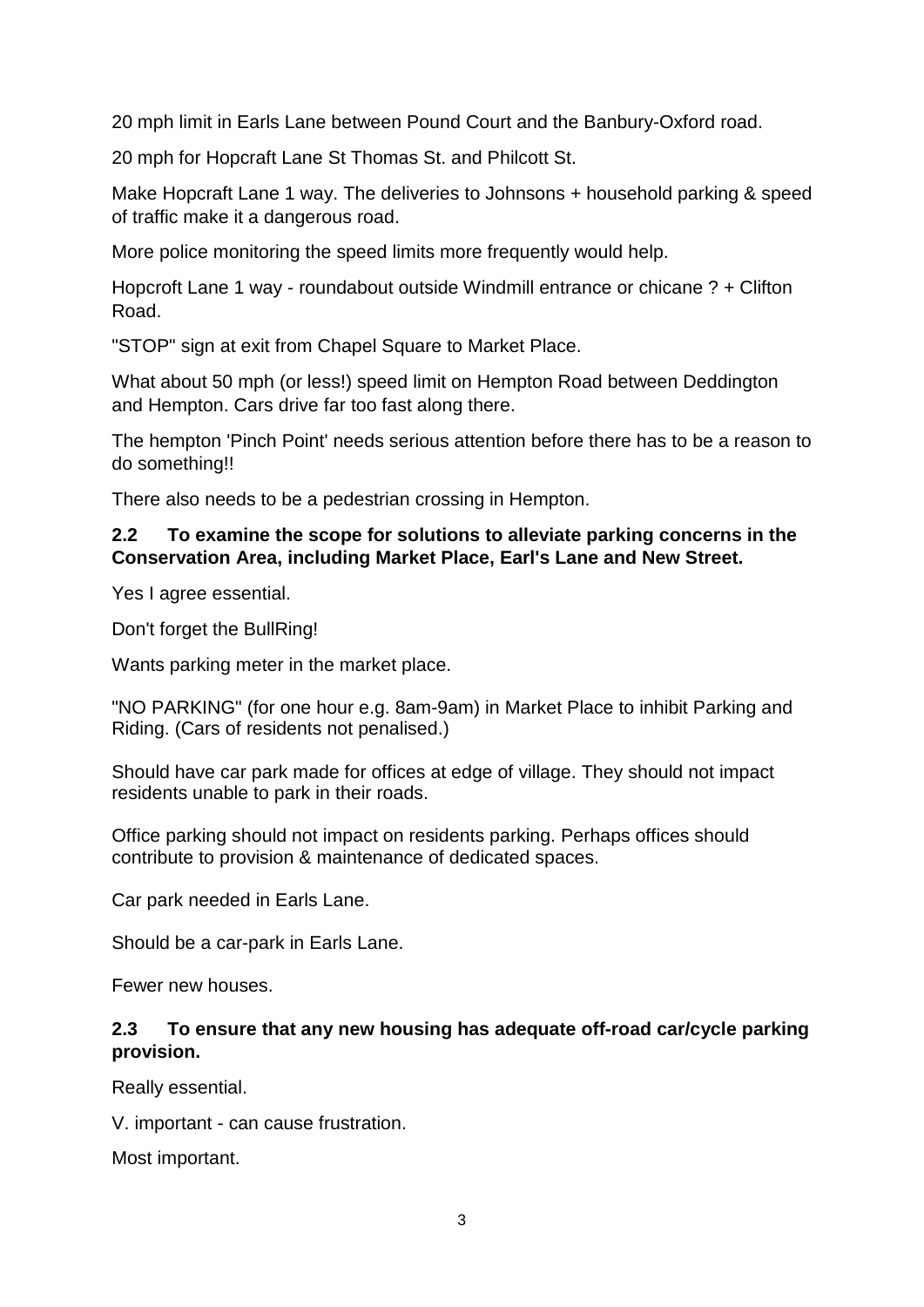This is essential - new estates don't have enough parking.

Really important as many new developments don't have adequate parking.

Very important but would it deter people "popping to the shops"??

# **WALKING AND CYCLING ROUTES**

**If you could designate a route in the parish which would enhance the opportunity for (a) walking and (b) cycling - where would you choose? Ideally the route will encourage more walking and cycling by residents of the parish.**

Safer footway provision of the Deddington Circular walk once it hits the A4260 near Chapman's Lane.

Transcription of annotation on map of Deddington on the west side of the A4260 entering Deddington opposite Chapmans Lane: "Footpath > pavement needed here at end of circular walk".

Pedestrians many dangerous points - Chapel Square/Philcote St/St Thomas St/No link to Chapmans Lane/Hopcraft Lane/Earls Lane.

Footpath all the way down Earls Lane including curbs next to doctors to make it easy and safe for prams/scooters and wheelchairs.

Footpaths are currently a nightmare. Try pushing a pram or wheelchair wheelbarrow even! The added difficulty is cars parked up onto the few paths we have! It adds insult to injury!!

Create a new footpath from the west side of the Swere, to join the existing path which ends where the path through Deddington Mill was closed.

Open the short section of Papermill Lane, between the field barns & the Banbury Rd, as a footpath.

First response: This is a private road.

Second response: and where a great deal of theafts has taken place & vanderliasn.

Safer cycling route to Aynho canal + tow path enhancement allowing cycling into Banbury/Oxford.

Cycle link to north south route passing through Barford (cycle-tracks?)